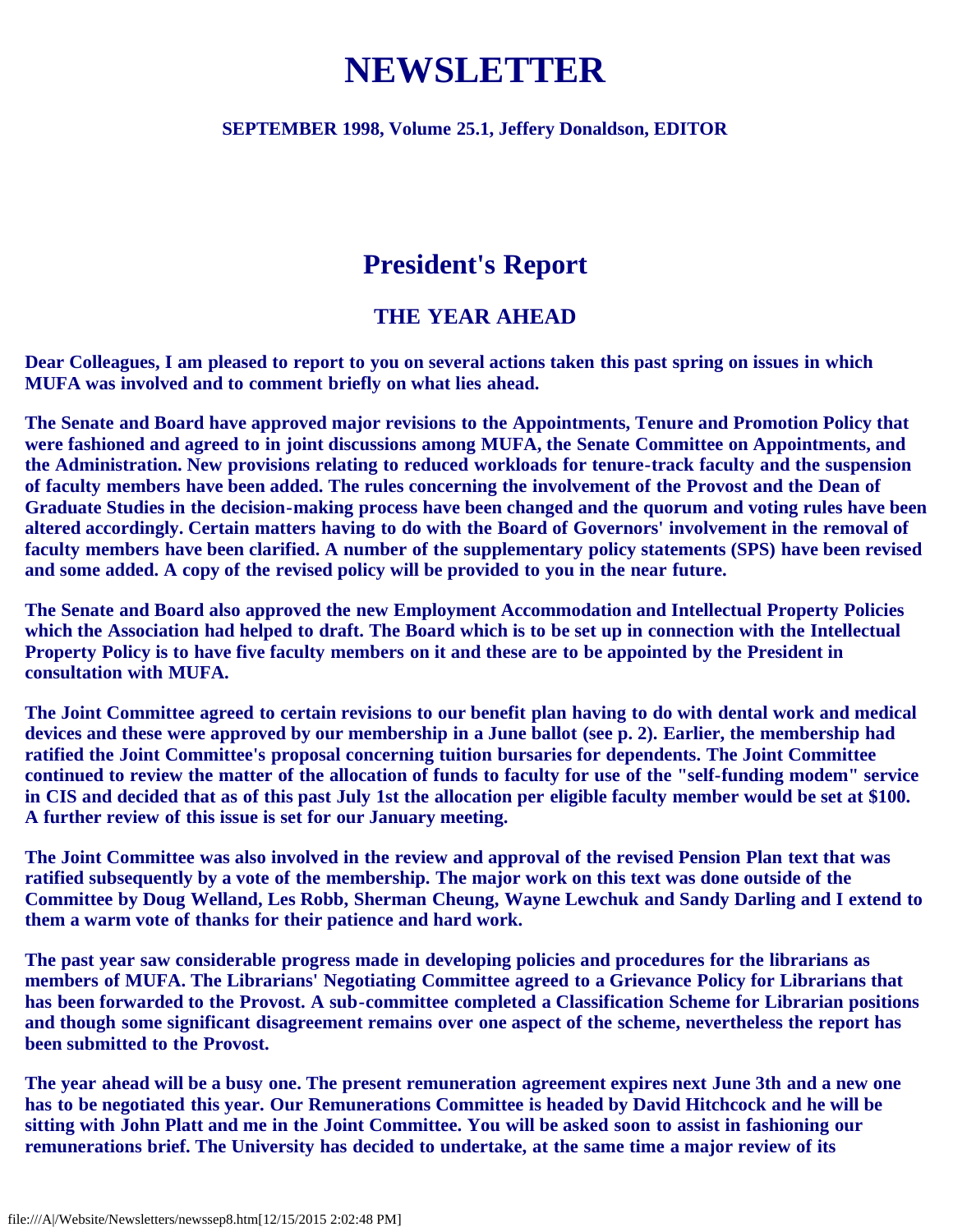**"provisions for retirement" and has invited each main employee group to name a person to the committee that is to undertake the task. Les Robb has kindly agreed to represent us. We will keep you fully informed about this review.**

**At the request of the Administration and with the backing of Senate, a review is to be made of the Faculty General Grievance Procedure and a committee comprising the Provost, Ian Hambleton, Martin Dooley and me has had its first meeting on this issue. MUFA has agreed also to work with the Administration in considering further revisions to those sections of the Tenure and Promotion Policy dealing with the role of the Senate Committee on Appointments and the appeals process.**

**I chose to become involved in the work of MUFA because I believe strongly in a notion of collegiality that has the faculty playing the major role in the shaping of the policies and conditions that relate to their teaching, scholarship and membership of this University community and because I believe that this notion is still alive here at McMaster and that MUFA is deeply committed to it. We may not always think about it and at times we may be far from convinced about it, but we do have something special here at McMaster and we should work hard to maintain and enhance it. I invite anyone who disagrees with me on this point, to join me in upcoming meetings off campus. I am especially grateful, therefore, to those colleagues who serve on our Executive and as our representatives in various committees and forums and I hope that others will also become involved in the years ahead. Best wishes.**

> *Les King MUFA President*

### **Condolences**

**The Faculty Association offers its sympathy to the families and friends of the following members who passed away this summer.**

**GLENN SCOTT (School of Art, Drama and Music), June 7, 1998.**

**RANDY ROSS (School of Business), June 29, 1998.**

 $\overline{?}$ 

# **Best Wishes to Retiring MUFA Members**

**We wish to extend best wishes to those faculty and librarians who have recently retired. We look forward to seeing them at the annual luncheon in their honour (this year on October 27) hosted jointly by the Presidents of the University and the Faculty Association.**

| Howard Aster         | Political Science |
|----------------------|-------------------|
| Gian Bartolucc       | $\ $ Psychiatry   |
| Ian Begg             | $\ $ Psychology   |
| <b>Vincent Betti</b> | French            |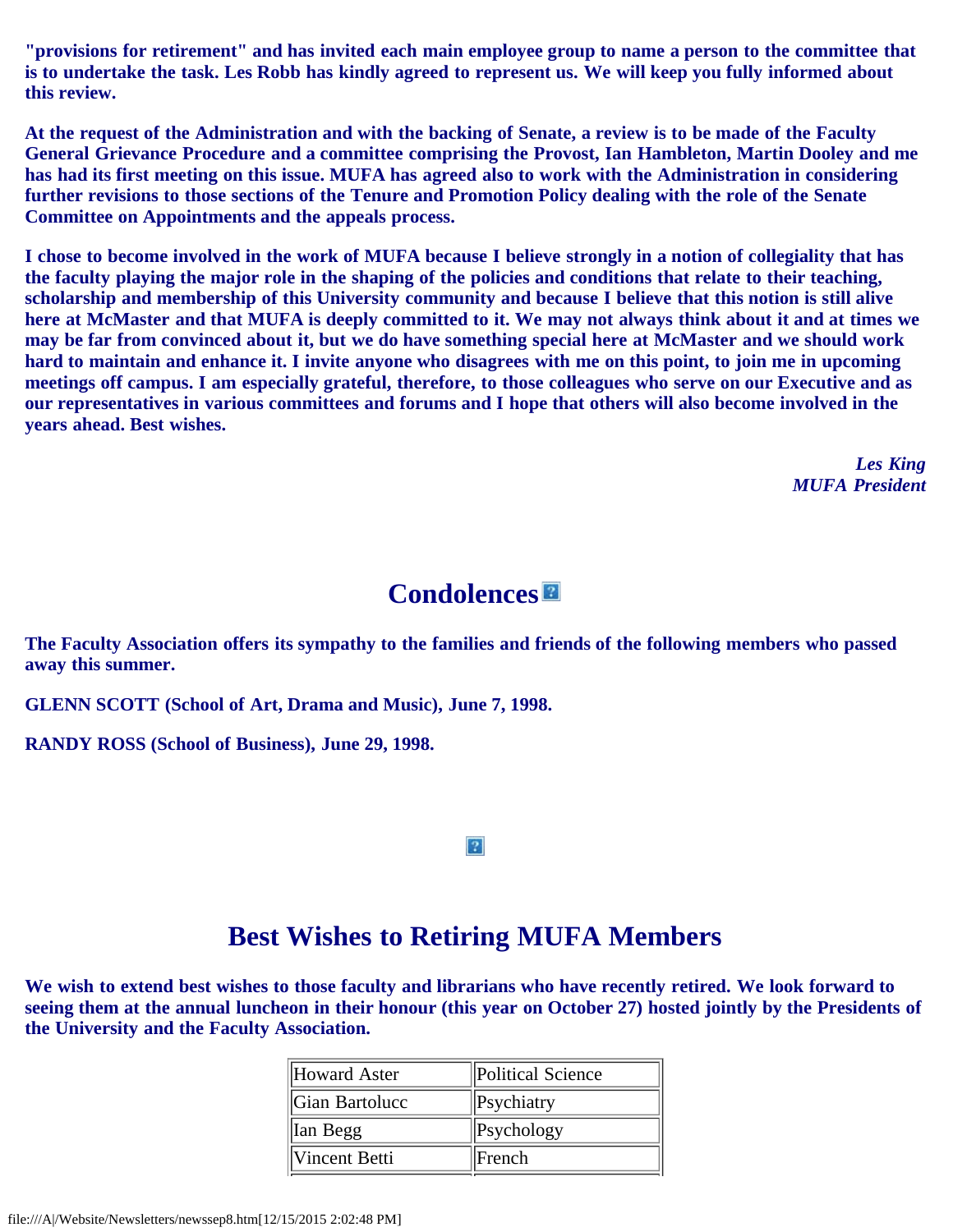| Jules Carbotte              | Physics & Astronomy     |
|-----------------------------|-------------------------|
| <b>Barbara Ferrier</b>      | Biochemistry            |
| Christopher Hallpike        | Anthropology            |
| <b>Alexander MacPherson</b> | Psychiatry & CE&B       |
| Sri Gopal Mohanty           | Math & Statistics       |
| Victor Neufeld              | Medicine                |
| Linda Panton                | Health Sciences Library |
| <b>Roy Pritchard</b>        | Psychology              |
| <b>Charles Roland</b>       | <b>Family Medicine</b>  |
| <b>Gerhart Tuescher</b>     | Modern Languages        |
|                             |                         |
| <b>Thomas Timusk</b>        | Physics & Astronomy     |

 $|2|$ 

### **BALLOT RESULTS**

**We hereby confirm the ballots to the question:**

**I approve of the changes to the benefit package as set forth in the memo from the Joint Committee regarding "Supplementary Benefits" dated June 18, 1998 and the attached, "Benefit Guidelines for Devices under the McMaster Program" dated June 10, 1998.**



*Timothy M. Galvin Hoecht Galvin Chartered Accountants*

 $|2|$ 

### **A Word from the Ombuds Office**

**In 1979, Dr. Eric A. McKee, a practicing University Ombudsman, wrote an article entitled "Why an Ombudsman?" ( in S. Belson, ed.,** *Proceedings of the First Conference of College and University Ombudsmen***, Montreal: Concordia University, November 1979). This article still presents, in my opinion, the best analysis of how a University can benefit from the existence of an Ombuds Office on campus. As a newcomer to this Office and to the role of Ombudsperson, I thought it might be useful to review Dr. McKee's comments and to step back for a moment and reflect on how this Office can assist the McMaster community.**

**First, it is often stated that the mere** *existence* **of an Ombuds Office is an important symbolic statement of an institution's commitment to self-evaluation. It demonstrates, in a concrete fashion, that an organization is concerned about the well-being of its members.**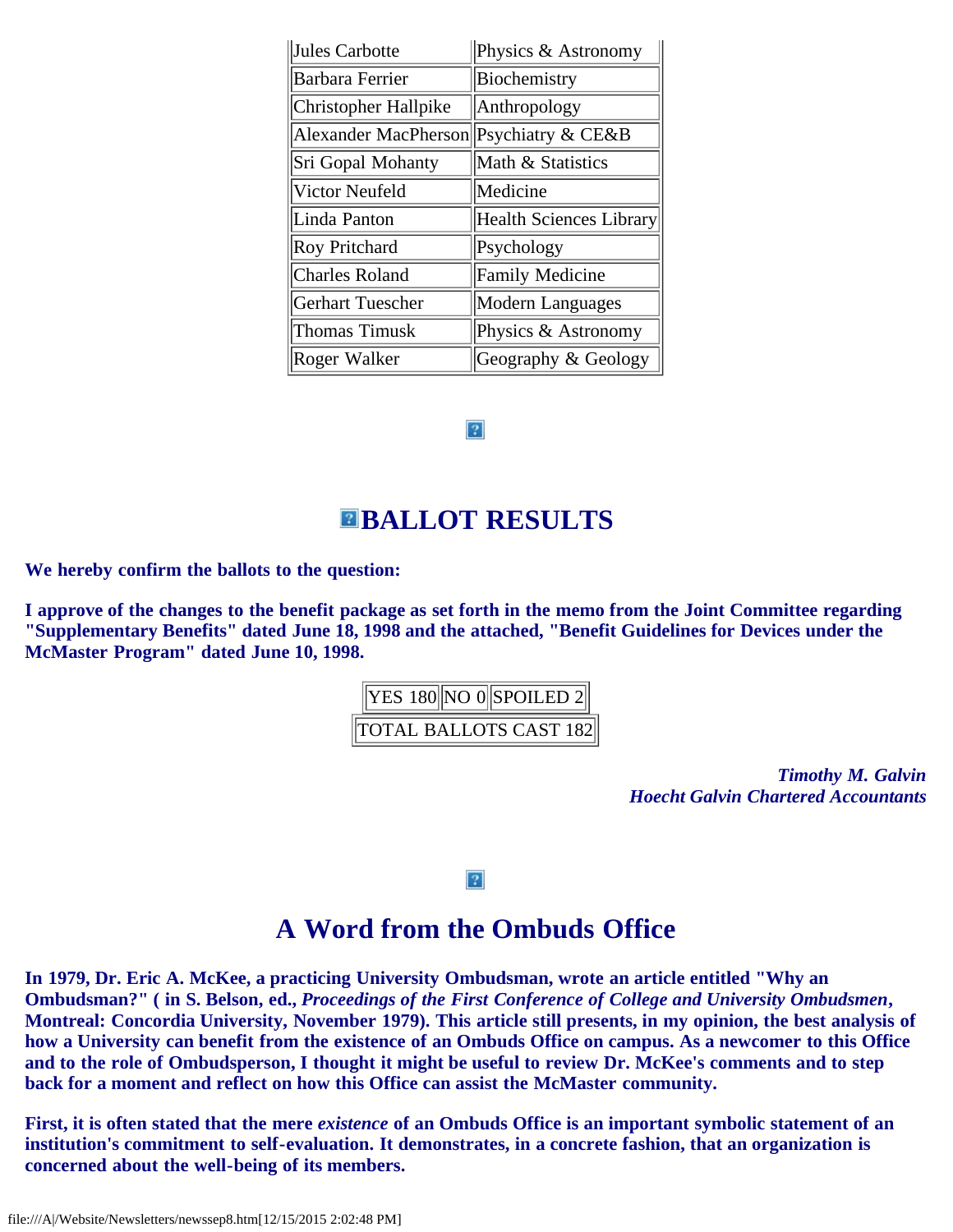**The Ombudsperson is in a unique position to have an institution-wide perspective. The University is a complex, often decentralized entity with a large number of policies and procedures, both written and unwritten. Since the Ombudsperson can often see "the bigger picture," they can function as a valuable resource to the institution, as well as to individuals who need information on specific policies and procedures.**

**The Ombudsperson can also be a benefit to a University by providing another avenue for dispute resolution. Of course, there are many individuals and offices on campus (other than the Ombuds Office) involved with solving problems, hearing complaints and cutting through red tape. As Dr. McKee pointed out, the Ombudsperson can only "complement and supplement existing grievance procedures". Furthermore, "an Ombudsman can only cope in a situation where most grievances, complaints, and conflicts...are successfully resolved elsewhere." As a result, the Ombudsperson often performs the function of a "traffic cop," directing people to other sources of assistance. Beyond this referral function, the Ombudsperson does occupy a unique problem-solving position. Ombudspersons can** *investigate* **a problem from the perspective of a** *neutral insider* **and can** *publicize* **their findings. It is inevitable that there will be some problems that fall outside existing policies and procedures and the Ombuds Office provides a method for the institution to address these concerns.**

**An Ombudsperson is in a good position to notice when changes are needed within the University and many people view this as the most important benefit of having a university Ombudsperson on campus. By tracking complaints and advocating for improvements to existing systems, university Ombudspersons can make an important contribution to the university community.**

**Finally, an Ombuds Office can encourage a peaceful and orderly approach to conflict resolution. The Ombudsperson, as a neutral, can concentrate on the "process" used to discuss issues and can encourage open and reasonable dialogue.**

**The Ombudsperson is uniquely positioned to assist the University community in a number of different ways. I am excited about this new role and the possibilities it presents.**

**On a more specific basis, the Office is available to assist any faculty member or librarian who would like to visit, confidentially, to discuss a concern. Issues might include: appointments, research, promotions, compensation, departmental problems, codes of conduct, performance evaluations, benefits and student/colleague conflicts. The Office is located in Hamilton Hall Room 212. The extension to make an appointment is 24151 or e-mail me at ombuds@mcmaster.ca. I am looking forward to meeting some of you in the coming weeks and exploring how this Office can be of assistance to you.**

> *Shelley Lancaster Ombudsperson*

 $|2|$ 

**The Buffalo- Niagara Region Council for International Visitors seeks experienced business cultural trainers to run seminars. Trainers will focus on particular countries and/or regions. Interested trainers please send your résumé or vitae to: Council for International Visitors, 667 Main Street, Buffalo, NY 14203 USA. 716-842-1373 or civ@buffnet.net for more information.**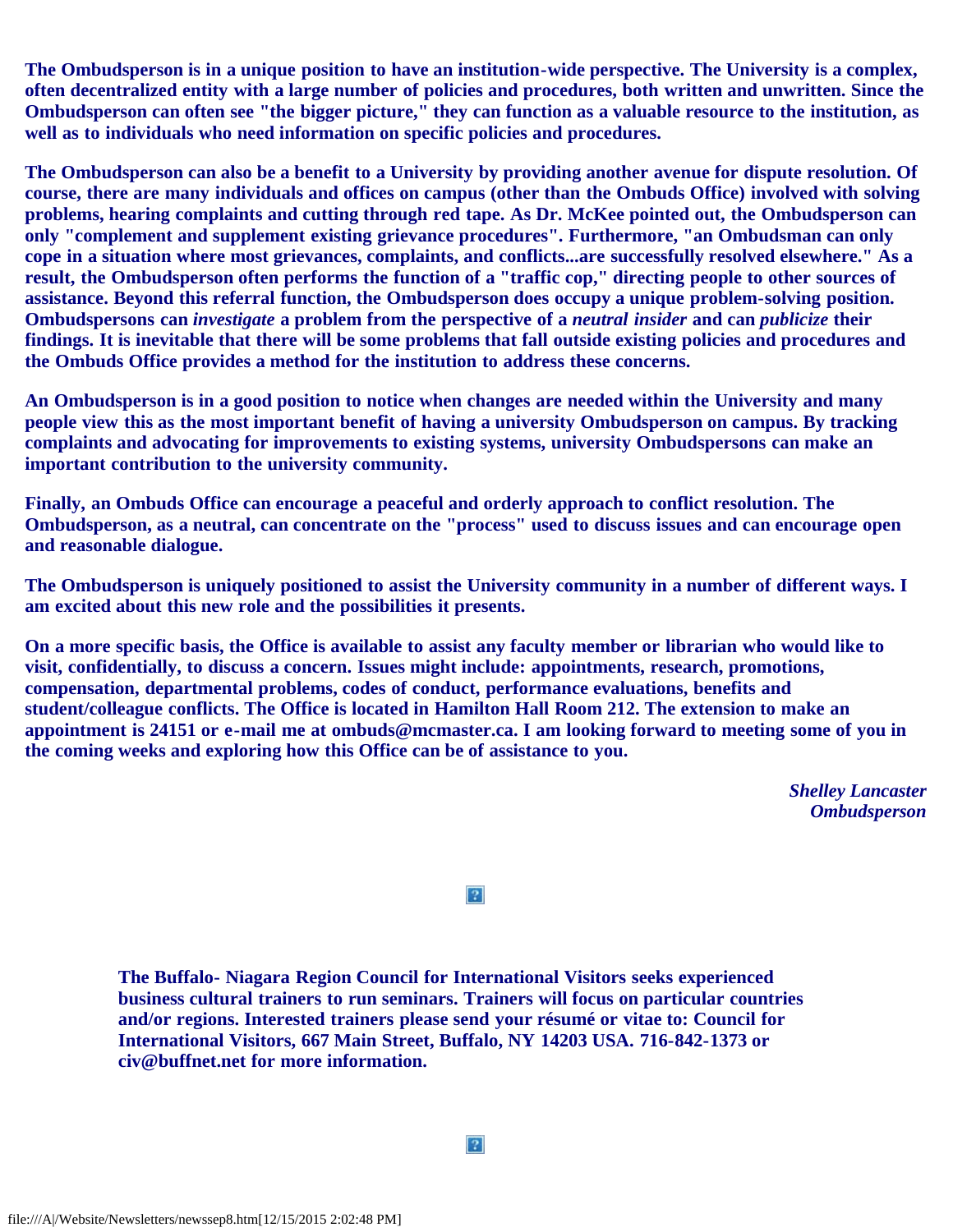### **[COMMITTEE STRUCTURE 1998/99](file:///A|/Website/Newsletters/committe.htm)**

 $|2|$ 

#### **[FACULTY ASSOCIATION COUNCIL](file:///A|/Website/Newsletters/council.htm)**

 $|2|$ 

#### **[EXECUTIVE](file:///A|/Website/Newsletters/newexec.htm)**

 $|2|$ 

#### **Observers Needed**

**Required: faculty who are members of the Faculty Association -- yes, RETIREES also qualify -- to serve as observers for appeal and grievance hearings. The role of the Observer is to report on the adequacy of the procedures, with a view to making recommendations to improve relevant policies, not to comment on the conduct or the judgement of the tribunal. Hearings usually take place over one or two days. For more information, send us an e-mail (mufa@mcmaster.ca), give us a call (24682), or drop us a line (HH 103A).**

#### **Abolition 2000**

**An Opportunity for Canada and NGOs**

**The threat of nuclear war has almost disappeared from the consciousness of the media and the public, but the current complacent attitudes may be a dangerous delusion. This possibility was highlighted by a recent article in the New England Journal of Medicine (Farrow** *et al.,* **338:1326-1330, 1998). This article, by members of International Physicians for Prevention of Nuclear War (IPPNW), pointed out that if a single rogue Russian nuclear submarine launched its missiles and 48 warheads hit near 8 cities, nearly 7 million immediate deaths would follow. Non-fatal injuries would exceed the capacity of all North American medical facilities. There would be hundreds of thousands of people with severe burns, but only 1078 burn beds exist in the USA and only 153 in Canada. The millions who would suffer immediately or later from radiation sickness and genetic damage could not be helped. The article also pointed out that nuclear weapons on these submarines and other Russian nuclear installations may not be under full control of Moscow. Remember that the Russian Armed Forces are often not paid for months and the financial crisis there is worsening.**

**We have come to ignore the continued threat of nuclear disasters because of the end of the Cold War and the breakup of the former Soviet Union. However there are 39,000 nuclear weapons, many on alert (launched in minutes) or near alert (launched within hours): 13,000 in the USA, 25,000 in Russia and another 1,000 among China, France and the U.K. There are also the undeclared ones in Israel. Now we have the proliferation of**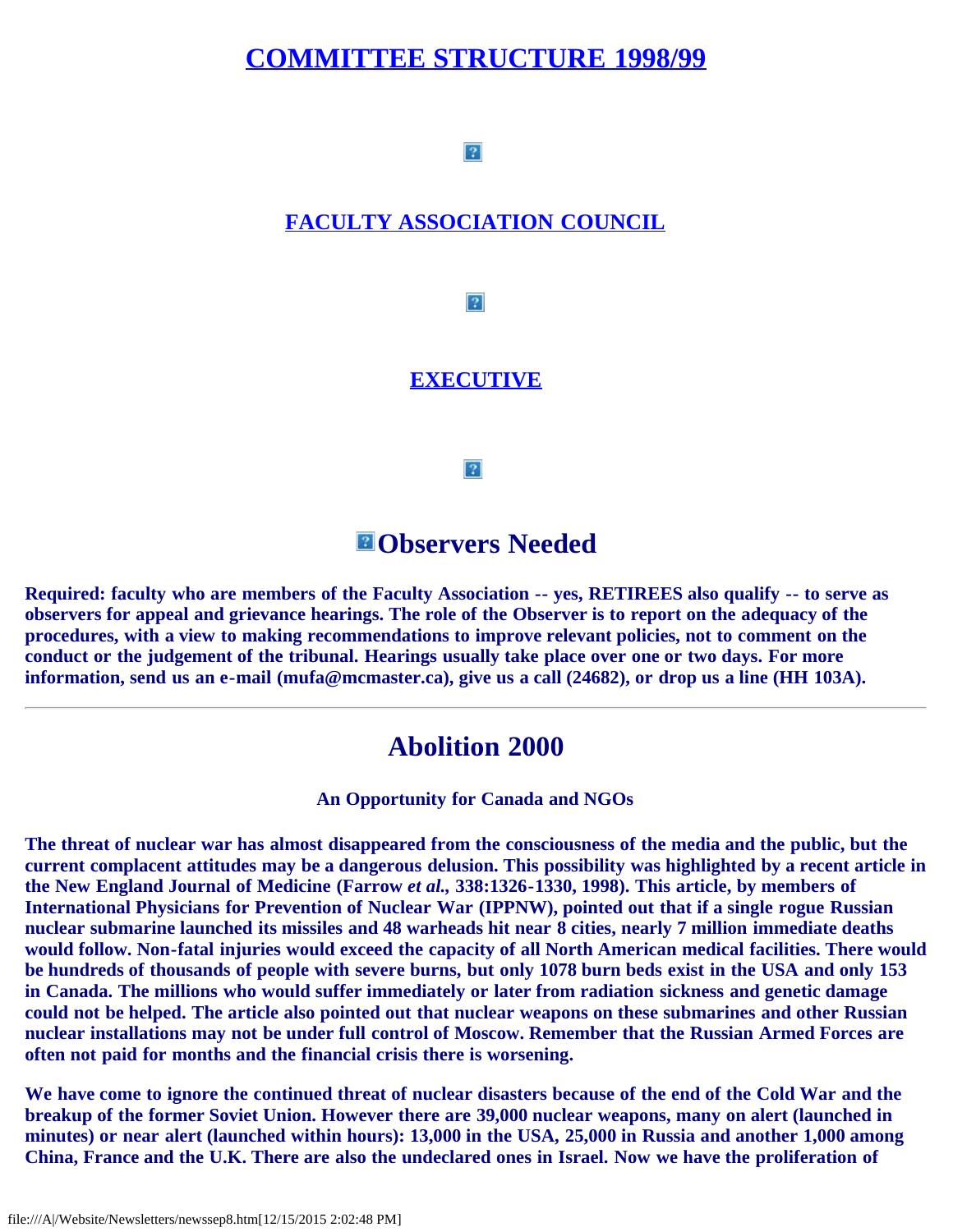**nuclear weapons in India and Pakistan. Is there still a threat?**

**Besides the danger in regions where potential conflicts exist such as between India and Pakistan, there is the danger of response to an unauthorized launch by dissident armed forces, by terrorists who capture or steal such weapons or to a false alarm, misinterpreted by one of the nuclear states. Both the USA and Russia have a "launch on warning" policy, a policy allowing 15 minutes to decide whether or how to respond. On January 25, 1995, a rocket on a scientific mission from Norway was launched and detected by Russian radar. From the launch site to Moscow, rocket flight time is 5 minutes. Fortunately, the fact that it was not headed to Moscow was determined within the "launch on warning" deadline that time. Russia, like other nations, had been warned a week in advance about this launch, but the message never reached its Defence Ministry. Rockets, like messages, can go astray. If the rocket had gone astray or the radar been misinterpreted or had malfunctioned, a nuclear disaster could have resulted. If European or North American cities had been destroyed by a Russian response, is it likely that there would have been no retaliation? From such events are nuclear holocausts produced.**

**The organization responsible for the NEJM article was the International Physicians for Prevention of Nuclear War. Their Canadian affiliate is Physicians for Global Survival. The IPPNW has worked to reduce the risk of nuclear war by informing the public about the medical consequences of nuclear war and by promoting nonviolent conflict resolution since its founding in 1980. Its efforts led to the award of the Nobel Peace Prize in 1985. Now it is warning of the continued serious threat of nuclear disaster with the growing inability of the Russian military to control its nuclear stockpile, the determination of India and Pakistan and likely other nations to join the nuclear club and the danger of terrorist acquisition of nuclear devices. It and a coalition of international peace organizations have launched an initiative to get international agreement** *that there will be no first use of nuclear weapons, that all nuclear weapons will be removed from alert status, their war heads removed and that by the year 2000 an international Abolition Treaty which includes a timetable for the destruction of all nuclear weapons in the world will be in place.* **That is what Abolition 2000 is about.**

**The International Court of Justice stated in an Advisory Opinion in 1996 that threat or use of nuclear weapons is "generally contrary to the rules of international warfare". At present, no negotiations to eliminate these weapons are underway. The USA insistence on expansion of NATO into Eastern Europe has led the Russians to fail to ratify the Start II treaty and no progress will be made on Start III until this is resolved. Indeed it appears clear that the USA and the other 4 declared nuclear powers are determined to keep nuclear weapons and have no interest in removing them. In fact, it may be that their chief interest in a nuclear containment policy is maintenance of their monopoly. The USA is conducting "sub-critical" tests to enable it to continue their use and develop more. The Russians are planning to follow suit. India, recognizing that its many years of advocacy of nuclear disarmament has fallen on deaf ears, has initiated a new course of action, to join the nuclear club, followed by Pakistan. Others will likely follow these examples.**

**Canada can play a special role in moving off this stalemate. Douglas Roche, former Canadian Ambassador for Disarmament, has proposed a "Middle Power Initiative". Like the "Ottawa Process" which, pushed ahead by Non-governmental Organizations (NGOs), helped bring about the treaty to ban land mines, this would involve NGO organizations supporting Abolition 2000 in Canada, Japan, Mexico, Australia, New Zealand, Norway, Sweden, Malaysia, Egypt, South Africa, Germany, Italy and Ireland pushing their governments to develop a treaty which would be signed ultimately by all nations and follow the goals outlined above.. Of course, NGOs in the nuclear states would play major roles to bring their governments eventually into line. This would place strong pressure on the declared and undeclared nuclear powers to accept the treaty. In Canada, we can begin by adopting resolutions as organizations and by individuals writing to Hon. L. Axworthy, Prime Minister Chretien and our parliamentary representatives asking for a Canadian government initiative to these ends.**

**Already some middle powers have begun to act. Eight of their Foreign Ministers, but not the Canadian Foreign Minister, Mr. Lloyd Axworthy, have taken what they call a "New Agenda Initiative" for rapid action to achieve abolition of nuclear weapons. The Japanese Foreign Minister has urged the convening of a group of nonnuclear, but nuclear capable nations like Canada and Japan, to make a strong statement for the rapid abolition of nuclear weapons. These events have been ignored by the media and apparently by the Canadian government.**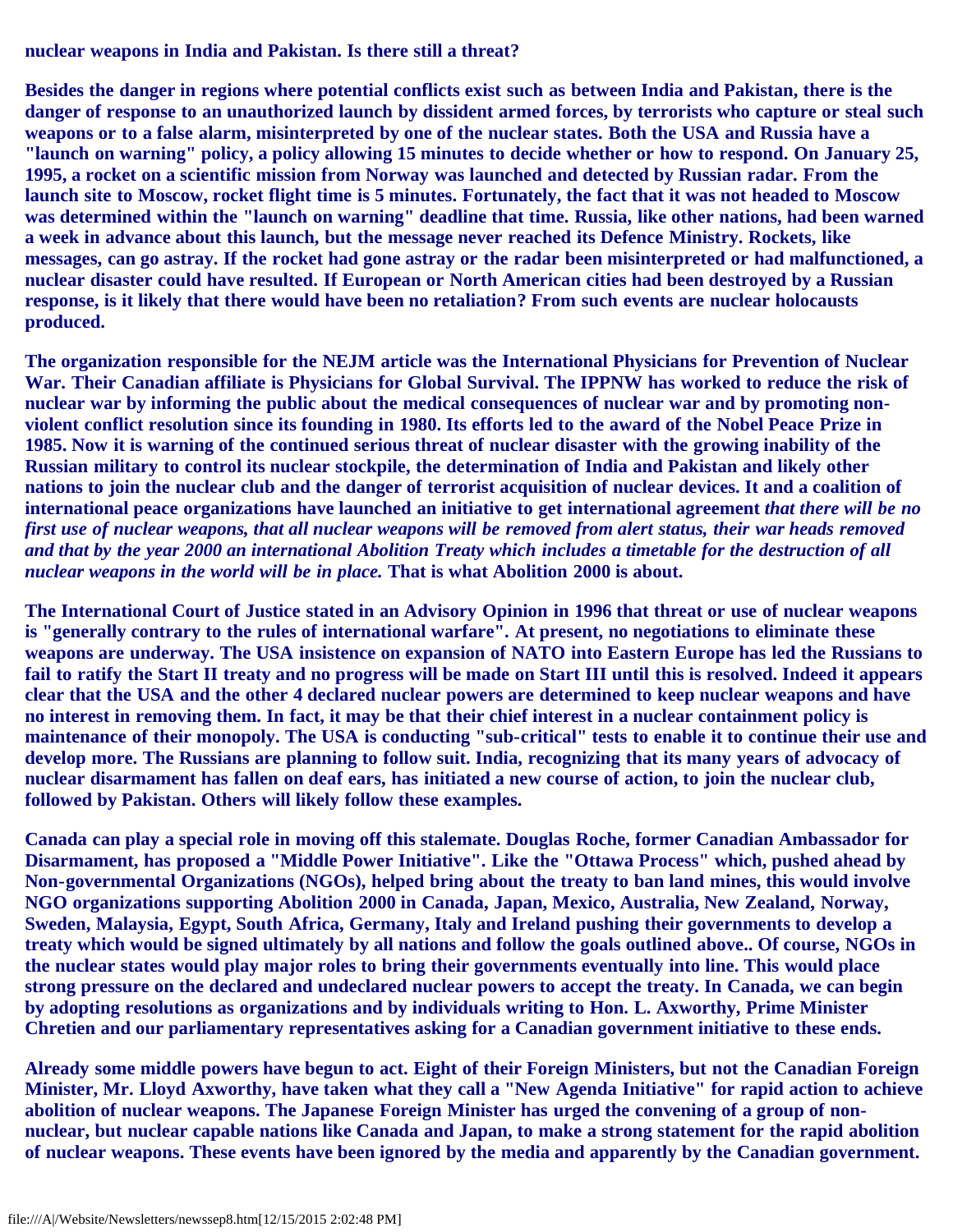**It will require the initiative of individuals and NGOs, similar to that which initiated the Ottawa Process for a treaty against the manufacture and sale of land mines, to focus the attention of Mr. Chretien and Mr. Axworthy and the Canadian media and public on the possibility of achieving Abolition 2000. Respected organizations like MUFA and OCUFA and individual faculty can play a significant role in getting this process underway.**

**For more information about the history of the nuclear arms race, its present status and Abolition 2000, contact: IPPNW, 126 Rogers St., Cambridge, MA, 02142, USA, tel. 617-868-5050, fax. 617-868-2560, e-mail: ippnwbos@igc.apc.org; http://www.healthnet.**

**org/IPPNW/ or Physicians for Global Survival, Suite 208, 145 Spruce St., Ottawa, ON, K1R 6P1; e-mail PGS@web.net.**

> *E. E. Daniel Professor Emeritus, Biomedical Sciences*

# **Disabilities Awareness Week**

**September 28 to October 2**

*"Working Together to Learn Together"*

**McMaster University prides itself on a tradition of excellence in education for all students, including those with disabilities. In keeping with this tradition the second annual Disabilities Awareness Week (DAW) will take place from Monday, September 28 to Friday, October 2, 1998.**

**DAW is presented by the Centre for Student Development and the McMaster DisAbility Advocacy Group (MDAG). Our programming schedule features a range of events that combine disability with other interests. It has been specifically designed to appeal to people with and without disabilities.**

**Through DAW we hope to highlight the abilities of McMaster students, faculty and staff with disabilities. We also intend to raise awareness of the barriers that confront people with disabilities in our community.**

**There are over 300 students with various disabilities attending McMaster. Any of these students could easily be in your class. As a faculty member, you have the opportunity to shape the educational experience of all your students, including those with disabilities. We hope that you will take advantage of DAW to learn about their experiences and enrich your own.**

**Look out for programmes and posters in September. Contact CSD in Hamilton Hall 409 for more information, or call ext. 24711, TTY 528-4307. Join us in "Working Together to Learn Together"!**

> *Jodi Tuck & Carolyn You Centre for Student Development*

# WORLD NEWS:<sup>2</sup> CLINTON DEPLOYS VOWELS TO BOSNIA

*Cities of Sjlbvdnzv, Grzny to Be First Recipients*

**Before an emergency joint session of Congress yesterday, President Clinton announced US plans to deploy over 75,000 vowels to the war-torn region of Bosnia. The deployment, the largest of its kind in American history, will provide the region with the critically needed letters A,E,I,O and U, and is hoped to render countless Bosnian**